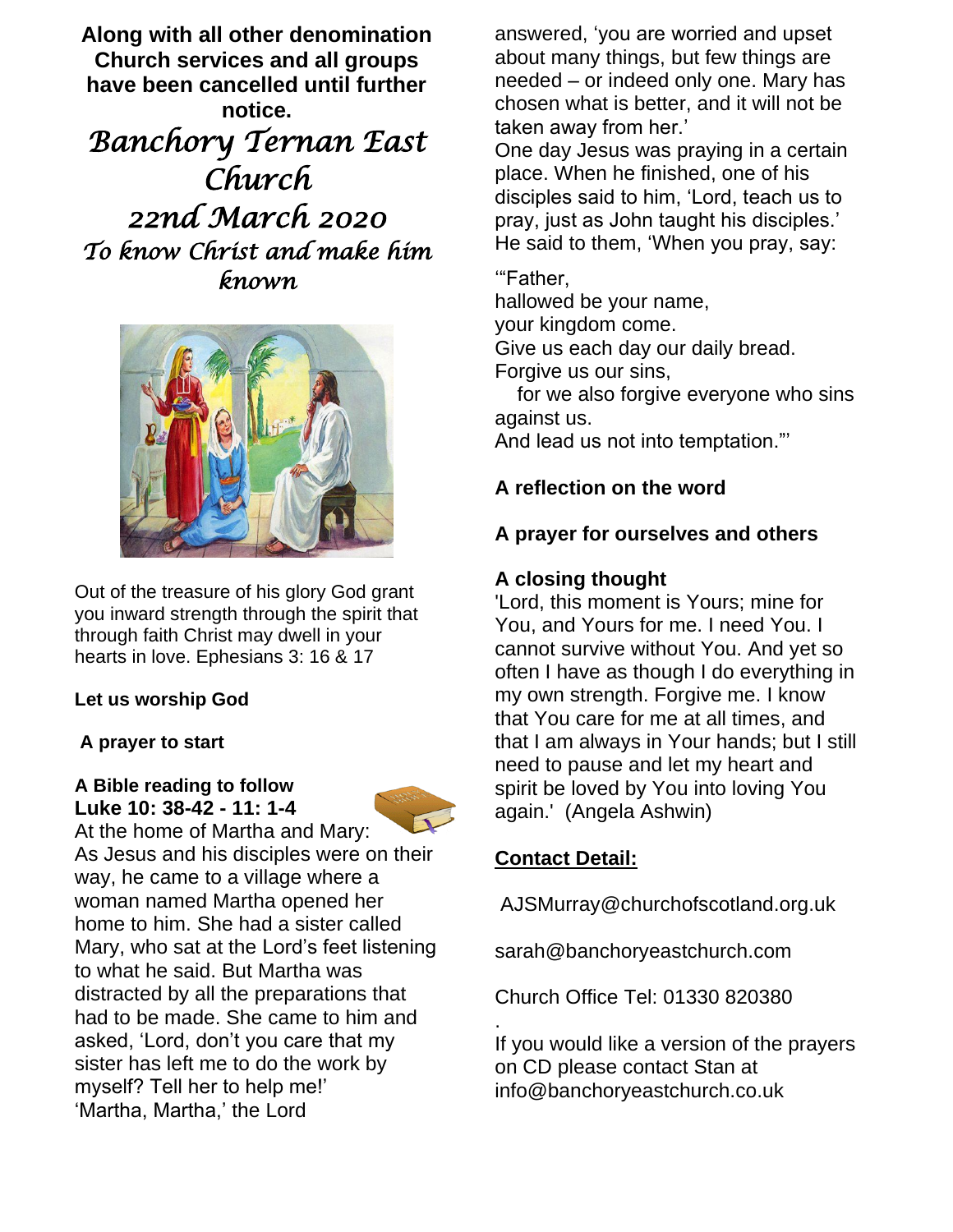Let us worship God

Paul wrote to the church at Ephesus:

Out of the treasure of his glory God grant you inward strength through the spirit that through faith Christ may dwell in your hearts in love. Ephesians 3: 16 & 17

Let us pray

God of love You are the mighty God we praise yet a loving Father too kind and merciful full of goodness and compassion constantly watching over us and directing our steps. And so we come and we praise you. We rejoice that you care for each one of us that we matter so much to you that you want to share with us your gift of life and lead us into a living, loving relationship with you. Father, Son and Holy Spirit Receive our praise, but

Teach us to pray as your son prayed. Teach us to pray early in the morning and during the hours of night Teach us to pray in times of elation and in times of deepest anguish Teach us to pray patiently, persistently. Teach us to pray humbly, graciously. Teach us to pray with a child like spirit; in love and trust. Above all lord with courage and faith at this time.

Jesus taught us to pray: Forgive us our debts And so, Lord We seek your forgiveness for the thoughts of our hearts, our minds, our bodies, for the times of pride and selfishness and unforgiveness for the hurts we have repeated and the times that we have regretted our actions and words.

Jesus told us to forgive our debtors too And so Lord we seek your forgiveness too for those who have lied to us and hurt us,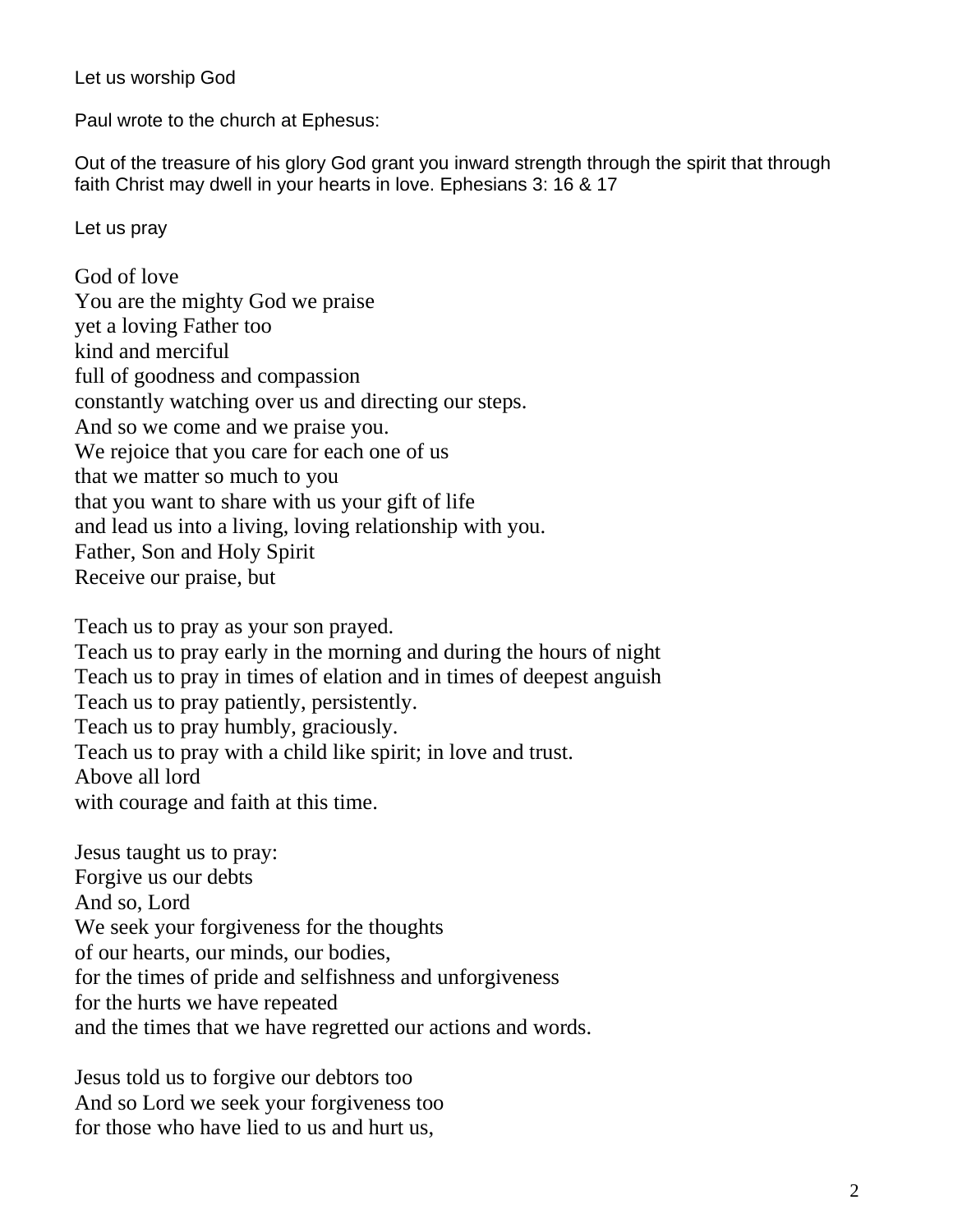for those who have taken advantage of us and denied us, for those we struggle to forgive.

The cross of your Son speaks of the power of your forgiving love. As we receive this afresh today help us to offer it to others for you are the protector of all who trust in you without you nothing is strong, nothing is holy. We ask these things through Jesus Christ our lord who lives and reigns with you and the Holy Spirit one God now and for ever and ever

# AMEN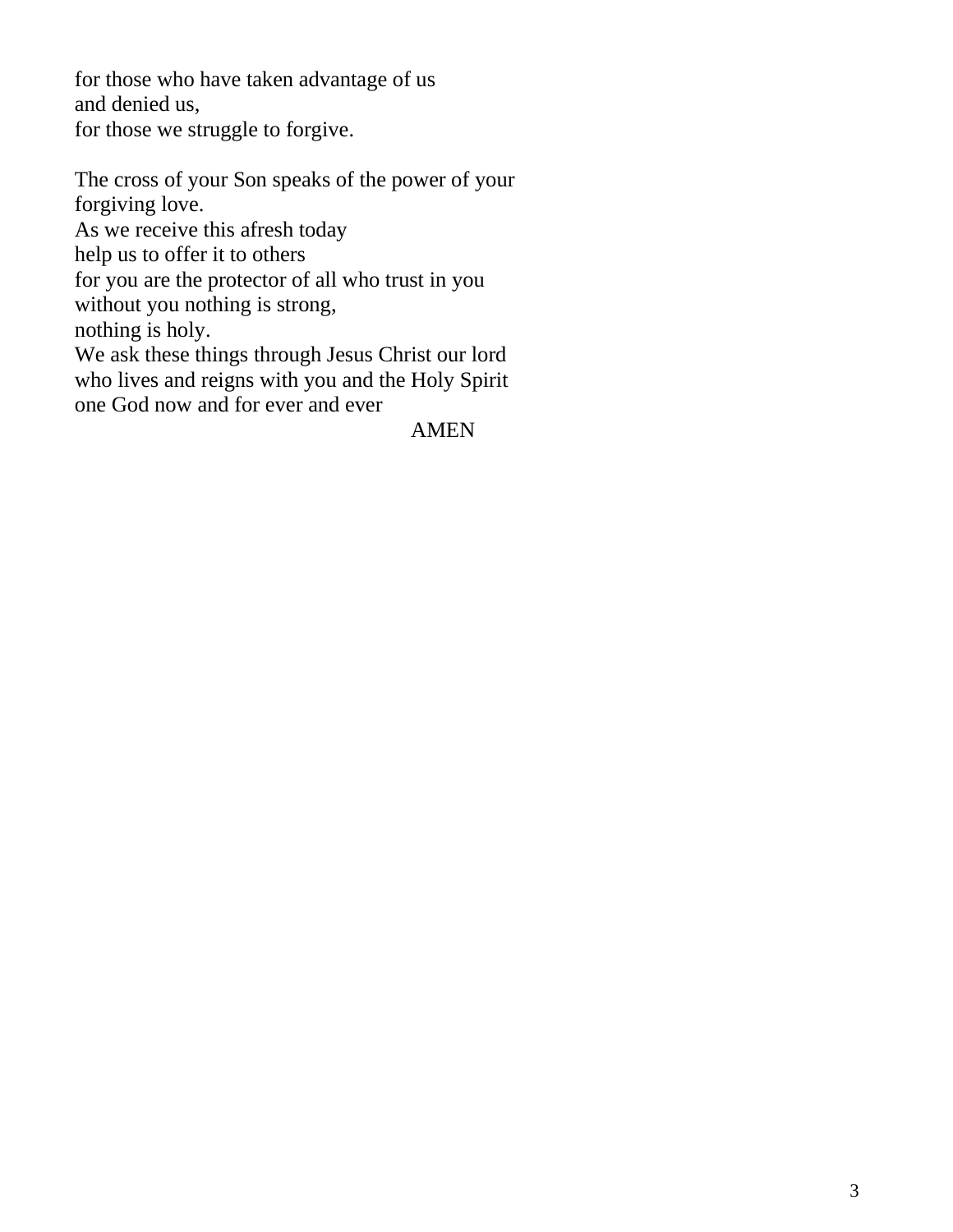# **A bible reading to follow**

# **Luke 10: 38-42 - 11: 1-4**

At the home of Martha and Mary: As Jesus and his disciples were on their way, he came to a village where a woman named Martha opened her home to him. She had a sister called Mary, who sat at the Lord's feet listening to what he said. But Martha was distracted by all the preparations that had to be made. She came to him and asked, 'Lord, don't you care that my sister has left me to do the work by myself? Tell her to help me!' 'Martha, Martha,' the Lord answered, 'you are worried and upset about many things, but few things are needed – or indeed only one. Mary has chosen what is better, and it will not be taken away from her.' One day Jesus was praying in a certain place. When he finished, one of his disciples said to him, 'Lord, teach us to pray, just as John taught his disciples.' He said to them, 'When you pray, say: '"Father,

hallowed be your name,

your kingdom come.

Give us each day our daily bread.

Forgive us our sins,

 for we also forgive everyone who sins against us. And lead us not into temptation."'

# **A reflection on the word**

It's quite an unsettling time at the moment. How are we going to live? When will it end? These are maybe thoughts in our minds. How will we look after those we love? Luke tells us story from Jesus life which may help. One day Jesus visits his friends Mary and Martha We know the story well. Two sisters who look at life very differently. Mary likes to sit at the feet of Jesus and listen, Martha just has to be active And when Jesus is around, Martha gets upset at Mary's approach to life. Tell Mary to come and help me she instructs Jesus Mary sits by herself and listens at Jesus feet. Martha, Martha, Jesus says. You worry about many things, but only one thing is needed, to choose the good way and that will not be taken from Mary. Two women who react to an event differently. It's a story that gets us thinking, doesn't it? This is not just a visit between friends this is a parable to chew over and think about. How do we see ourselves in this parable? This is a story about two ways of believing. but only one thing is needed? The two sisters represent two ways of living in the world. Some call the story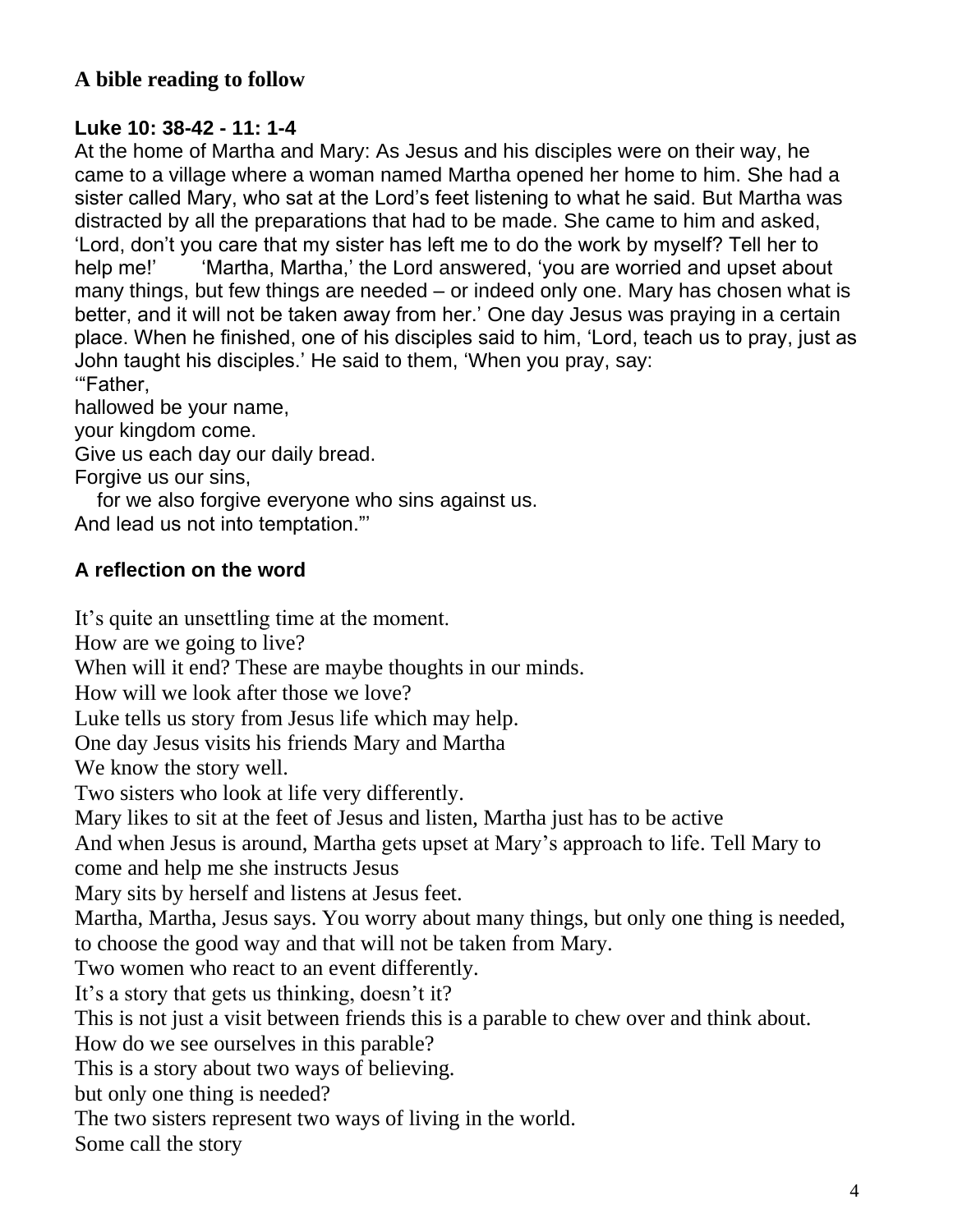A Father had two daughters.

I too decided wrote Luke

Think about the Bible stories you know.

There are many about a Father who has two sons.

It's a common biblical image.

Cain and Abel had different views on how to live life.

As did Jacob and Esau.

The lost son and his brother -usually called the prodigal son.

Then there's the father who calls his two sons to work with him, one promises and doesn't appear, while the other says he won't come and then helps out.

A Father with two sons is a very common teaching story throughout the Bible.

We are not so familiar, though, with the image of two women, two sisters being used as images of the two different ways of living, are we?

It's surprising, but it shouldn't be.

This is about God and his people.

So why should we be surprised when we read a story where women represent how the people of God live?

In all these stories, there are two ways of living.

Think about the life we live in today.

How many ways of living do we see?

All these different ways working out how to get on together.

Take a moment to think silently about those you know who approach life differently from you?

How do you feel? As you think about the coming weeks?

How do you react?

Martha is busy. She represents something of the law abiding, organised way of living. She keeps the house tidy and does what is expected of her. She is so busy that she makes little, if any, time to hear and act on Jesus message of peace and rest.

By serving God, does she feel responsible for keeping the traditions as pure and correct as she can?

Mary seems free spirited. She does not help with the traditions of the house. She is a disciple of Jesus.

She is keen not to miss a word from her Lord.

Is it a coincidence that her name is Mary? Like the virgin Mary of the Christmas story she is open to God's new ways. Nothing is impossible with God.

I will follow you to the city of peace.

We know the feeling. It can be difficult living with people who just see things so differently,

And there is nothing wrong with living a traditional life.

All goes well with these sisters until Martha speaks up.

Martha would have continued to cook and serve forever and if she could have done that in love. No problem.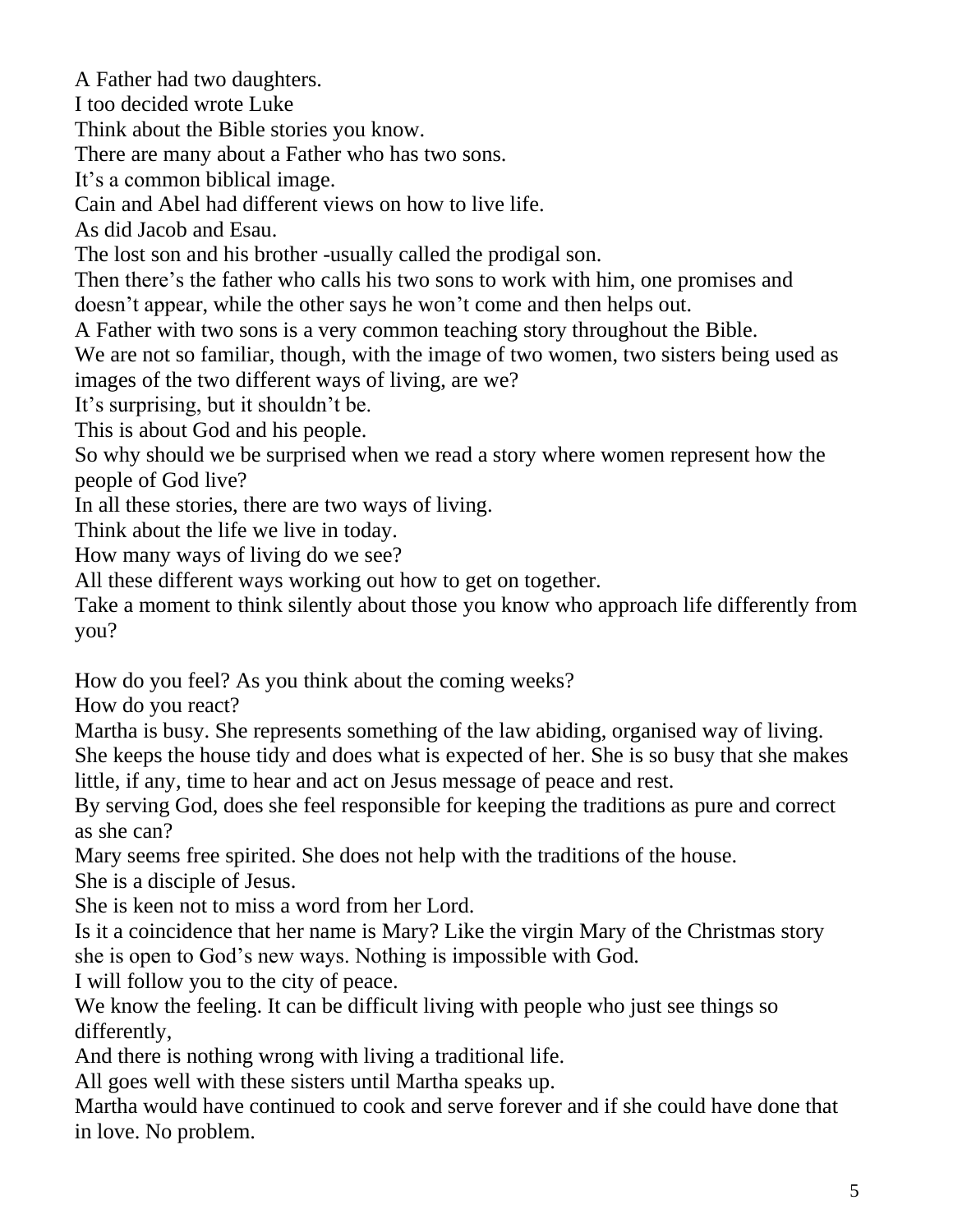Jesus sits in their home radiating love and talking enthusiastically of the father.

Martha is angry.

Mary sees it all

Mary sits at Jesus feet and listens

Who is this stranger who speaks so differently from the scholars of God and the people of the world?

He is showing me how to look at the eternal God with new eyes and at people around me and even my self in a new way.

She drinks his words in.

Jesus doesn't seem to have any success with changing Martha. She immerses herself in her duties.

It is easy to hear this story as a Father had two daughters.

It's easy to see these two daughters as symbols of different people in the world.

But step back a pace.

what if these two daughters are in all of us?

What if there is a Mary and a Martha in each of us?

Do these ways of living fit so closely together in our lives?

Jesus as always shows us the way forward with these two behaviours.

Martha, Martha, he says.

You worry about many things, but only one thing is needed.

Mary has chosen the good way, that will not be taken from her.

Is it always that easy to choose?

It takes time.

It takes quietness

It takes patience

It takes will

And it takes Jesus words of peace and love.

But Luke decides after he has given us this story to remind us that we can always get help through prayer.

This is how you pray, he said.

"When you pray, say:

"'Father,<sup>[\[b\]](https://www.biblegateway.com/passage/?search=luke+10%3A38-11%3A4&version=NIV&interface=print#fen-NIV-25408b)</sup>

hallowed be your name,

your kingdom come.<sup>[\[c\]](https://www.biblegateway.com/passage/?search=luke+10%3A38-11%3A4&version=NIV&interface=print#fen-NIV-25408c)</sup>

<sup>3</sup> Give us each day our daily bread.

**<sup>4</sup>** Forgive us our sins,

for we also forgive everyone who sins against us.<sup>[\[d\]](https://www.biblegateway.com/passage/?search=luke+10%3A38-11%3A4&version=NIV&interface=print#fen-NIV-25410d)</sup>

And lead us not into temptation.<sup>[\[e\]](https://www.biblegateway.com/passage/?search=luke+10%3A38-11%3A4&version=NIV&interface=print#fen-NIV-25410e)</sup>"

Take a moment to think silently about those you know who approach life differently from you?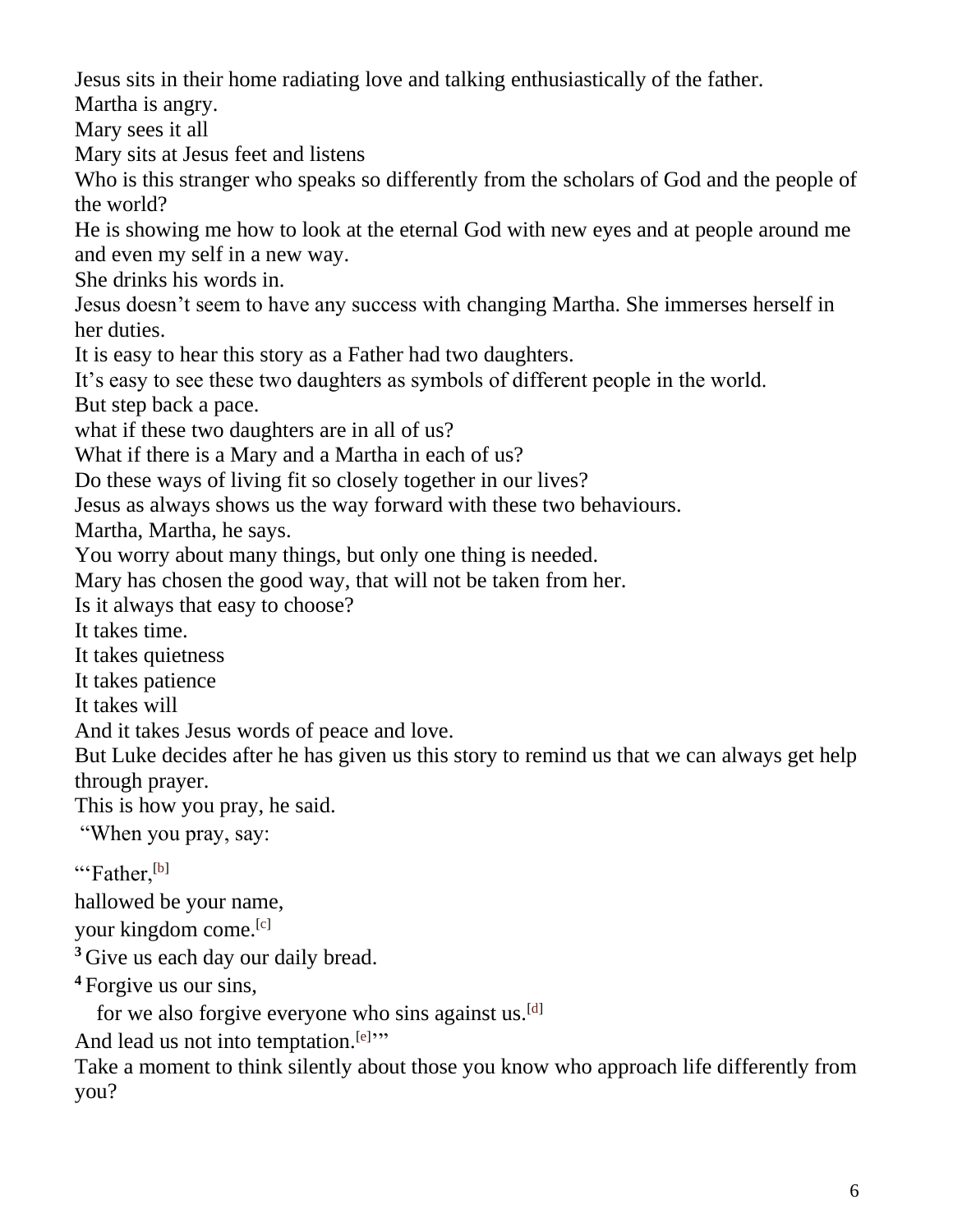How do you feel?

How do you react?

Martha is busy. Mary is a disciple of Jesus. She is keen not to miss a word from her Lord. Only one thing is needed, to choose the good way. And we discover the good way through prayer. Amen

# **A prayer for ourselves and others**

Lord the church is your people, not the buildings So, while the buildings may be closed, we your people still worship you. Even at this time of uncertainty, We know you will not let us go. You allow us deep doubts, but you call us to faith And so we come. Faith that allows us to discover more about you and your creation So We thank you for your love And the dynamics of faith That allow doubts to be the springboards of faith. So in these uncertain times Help us to rest in your presence. To wait patiently To help this we see in need when it is safe for us to do so In particular today we bring our friends and families to you. We pray for all the people of your world For those who are finding things a little difficult Those struggling to make ends meet in the current situation People who are sad or sick at home or in hospital People who would love to visit relatives yet can't and relatives who would love to be visited yet can't be. God you do love each person with all our rainbow range of needs